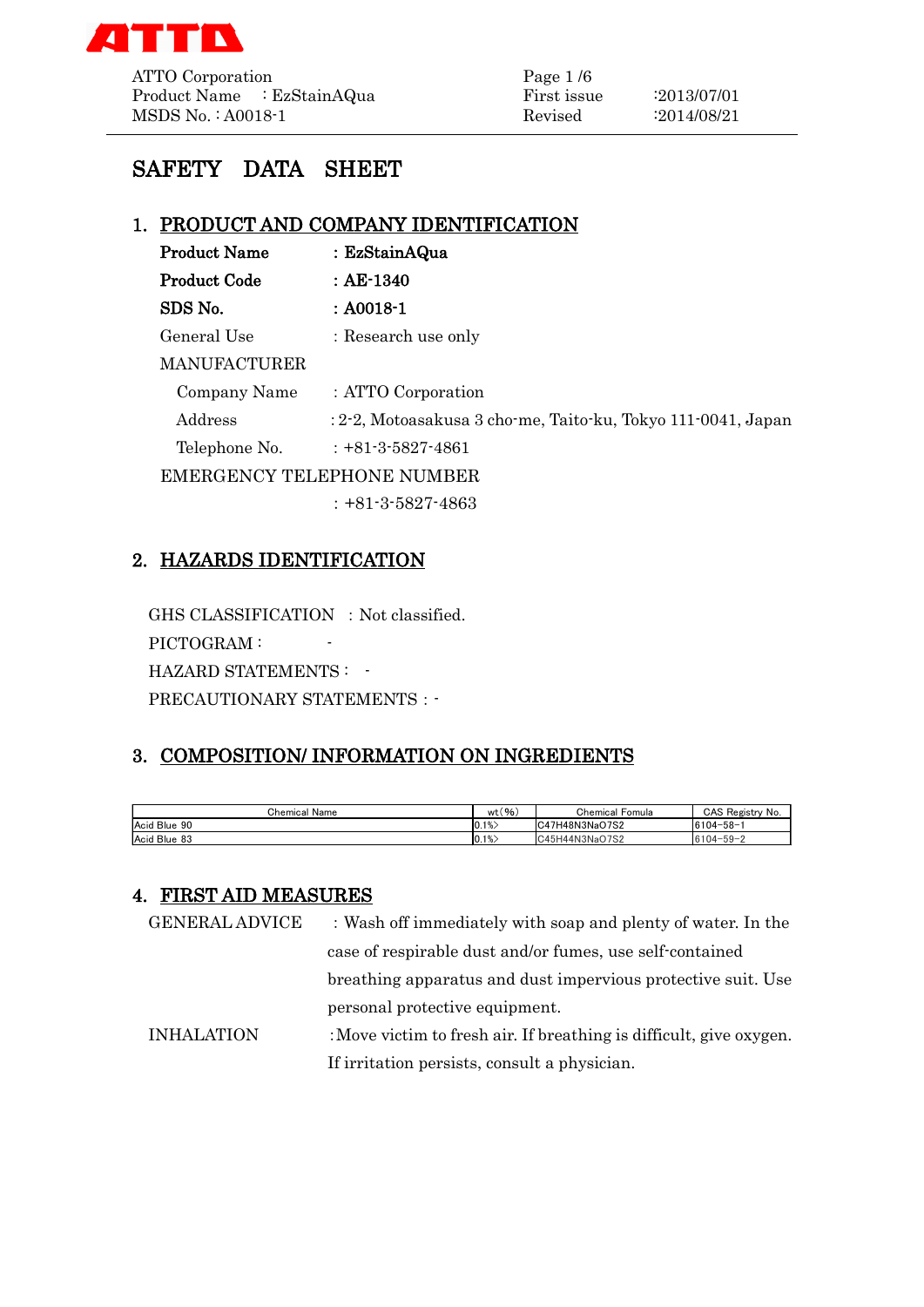

| <b>ATTO</b> Corporation                         |                                                               | Page $2/6$             |                            |
|-------------------------------------------------|---------------------------------------------------------------|------------------------|----------------------------|
| Product Name : EzStainAQua<br>MSDS No.: A0018-1 |                                                               | First issue<br>Revised | :2013/07/01<br>:2014/08/21 |
| <b>EYE</b>                                      | : Remove any contact lenses at once. Flush eyes well with     |                        |                            |
|                                                 | flooding amounts of running water for at least 15 minutes.    |                        |                            |
|                                                 | Assure adequate flushing by separating the eyelids with       |                        |                            |
|                                                 | sterile fingers. If irritation persists, consult a physician. |                        |                            |
| <b>SKIN</b>                                     | : Remove contaminated clothing. Wash thoroughly with soap     |                        |                            |
|                                                 | and water. If irritation persists, consult a physician.       |                        |                            |
| <b>INGESTION</b>                                | : Rinse mouth, give plenty of water to dilute the substance.  |                        |                            |
|                                                 | Never give anything by mouth to an unconscious person.        |                        |                            |
|                                                 | Consult a physician.                                          |                        |                            |

## 5. FIRE FIGHTING MEASURES

EXTINGUISHING MEDIA:Carbon dioxide, dry chemical, foam water. FIRE & EXPLOSION HAZARDS : Toxic, irritating fumes or smoke may be emitted. FIRE FIGHTING INSTRUCTIONS

:Self-contained breathing apparatus required.

Firefighters should wear the usual protective gear.

SPECIAL PROTECTIVE EQUIPMENT FOR FIREFIGHTERS

:Firemen should wear normal protective equipment(full bunker gear)and positive-pressure self-contained breathing apparatus.

### 6. ACCIDENTAL RELEASE MEASURES

#### PERSONAL PRECAUTIONS

:Remove ignition sources and ventilate the area. In case of insufficient ventilation, wear suitable respiratory equipment.

Avoid raising dust and avoid contact with skin and eyes.

#### ENVIRONMENTAL PRECAUTIONS

:Prevent spills from entering sewers, watercourses or low areas.

# METHODS FOR CLEANING UP

:Do not touch spilled material without suitable protection (See section 8). After materials completely picked up, wash the spill site with soap and water and ventilate the area.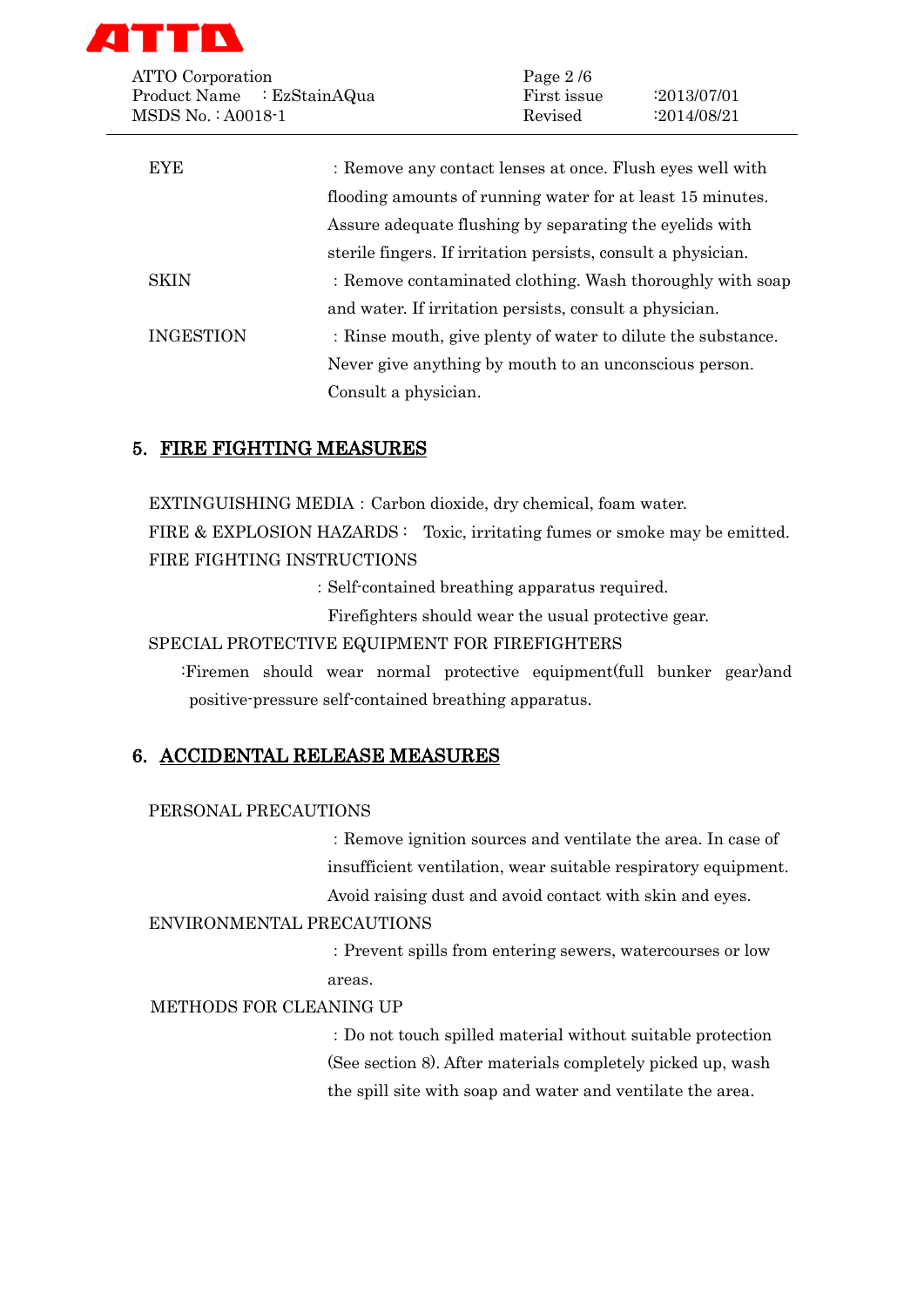

ATTO Corporation Page 3/6 Product Name : EzStainAQua First issue : 2013/07/01 MSDS No. : A0018-1 Revised :2014/08/21

# 7. HANDLING AND STORAGE

| HANDLING                 | : Protect against physical damage. Avoid breathing dust.       |
|--------------------------|----------------------------------------------------------------|
|                          | Wash thoroughly after handling. Keep out of reach of children. |
|                          | Avoid contact with skin, eyes and clothing.                    |
| $\operatorname{STORAGE}$ | : Store at Room temperature. Store away from oxidizers.        |

### 8. EXPOSURE CONTROLS / PERSONAL PROTECTION

#### ENGINEERING MEASURES

:Use exhaust ventilation to keep airborne concentrations below exposure limits. Use only with adequate ventilation.

VENTILATION : Local Exhaust ; Necessary,

Mechanical (General); Recommended

#### PERSONAL PROTECTION;

Respiratory protection

|                 | : Use a NIOSH/MSHA or European Standard EN149          |
|-----------------|--------------------------------------------------------|
|                 | approved respirator if the vapor concentrations exceed |
|                 | regulatory guidelines.                                 |
| Hand protection | : Chemical resistant gloves                            |
| Eye protection  | : Safety glasses (Chemical goggles)                    |
| Skin protection | $\therefore$ Protective clothing                       |
|                 |                                                        |

#### CONTROL PARAMETER

OSHA Final Limits: None established  $ACGIH TIX(s)$  : None established

# 9. PHYSICAL AND CHEMICAL PROPERTIES

| Appearance                    | : liquid (blue) |  |
|-------------------------------|-----------------|--|
| Odor                          | : Odorless      |  |
| pH                            | $: 1.5 - 2$     |  |
| Boiling Point / Boiling Range |                 |  |
|                               | : Not available |  |
| Melting Point / Melting Range |                 |  |
|                               | : Not available |  |
|                               |                 |  |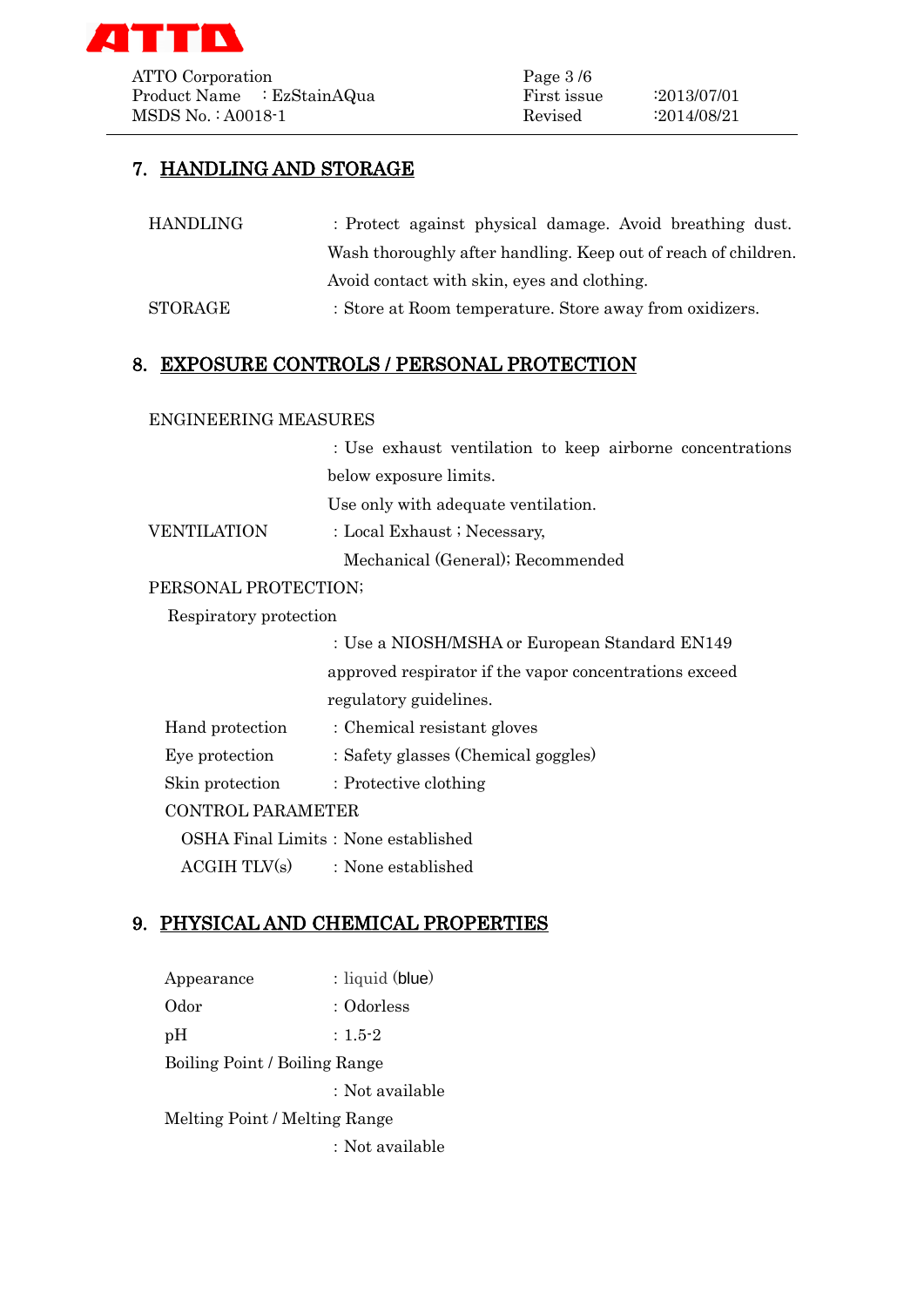

ATTO Corporation Page 4/6 Product Name : EzStainAQua First issue : 2013/07/01 MSDS No.: A0018-1 Revised :2014/08/21

| Decomposition Temperature                |                 |  |
|------------------------------------------|-----------------|--|
|                                          | : Not available |  |
| Flash Point                              | : Not available |  |
| <b>Auto Ignition Temperature</b>         |                 |  |
|                                          | : Not available |  |
| Flammability                             | : Not flammable |  |
| <b>Explosive Properties</b>              | : Not available |  |
| Oxidizing Properties                     | : Not available |  |
| Vapor Pressure                           | : Not available |  |
| <b>Relative Density</b>                  | : Not available |  |
| Solubility                               | : Not available |  |
| Partition Coefficient (n-octanol /water) |                 |  |
|                                          | : Not available |  |
| Viscosity                                | : Not available |  |
| Vapor Density                            | : Not available |  |
| <b>Evaporation Rate</b>                  | : Not available |  |

# 10.STABILITY AND REACTIVITY

#### CONDITIONS TO AVOID

:Sunlight, heat, moisture STABILITY : Stable under recommended storage conditions. MATERIALS TO AVOID

:Oxidizers, alkalis, Strong Acids

HAZARDOUS REACTIONS / DECOMPOSITION PRODUCTS

:Carbon monoxide, Nitrogen oxide

# 11.TOXICOLOGICAL INFORMATION

ACUTE TOXICITY(oral/dermal/inhalation) : Not available as the mixture TOXICITY DATA : Not available as the mixture SKIN CORROSION/IRRITATION : Not available as the mixture EYE DAMAGE/EYE IRRITATION : Not available as the mixture RESPIRATORY OR SKIN SENSITIZATION : Not available as the mixture GERM CELL MUTAGENICITY : Not available as the mixture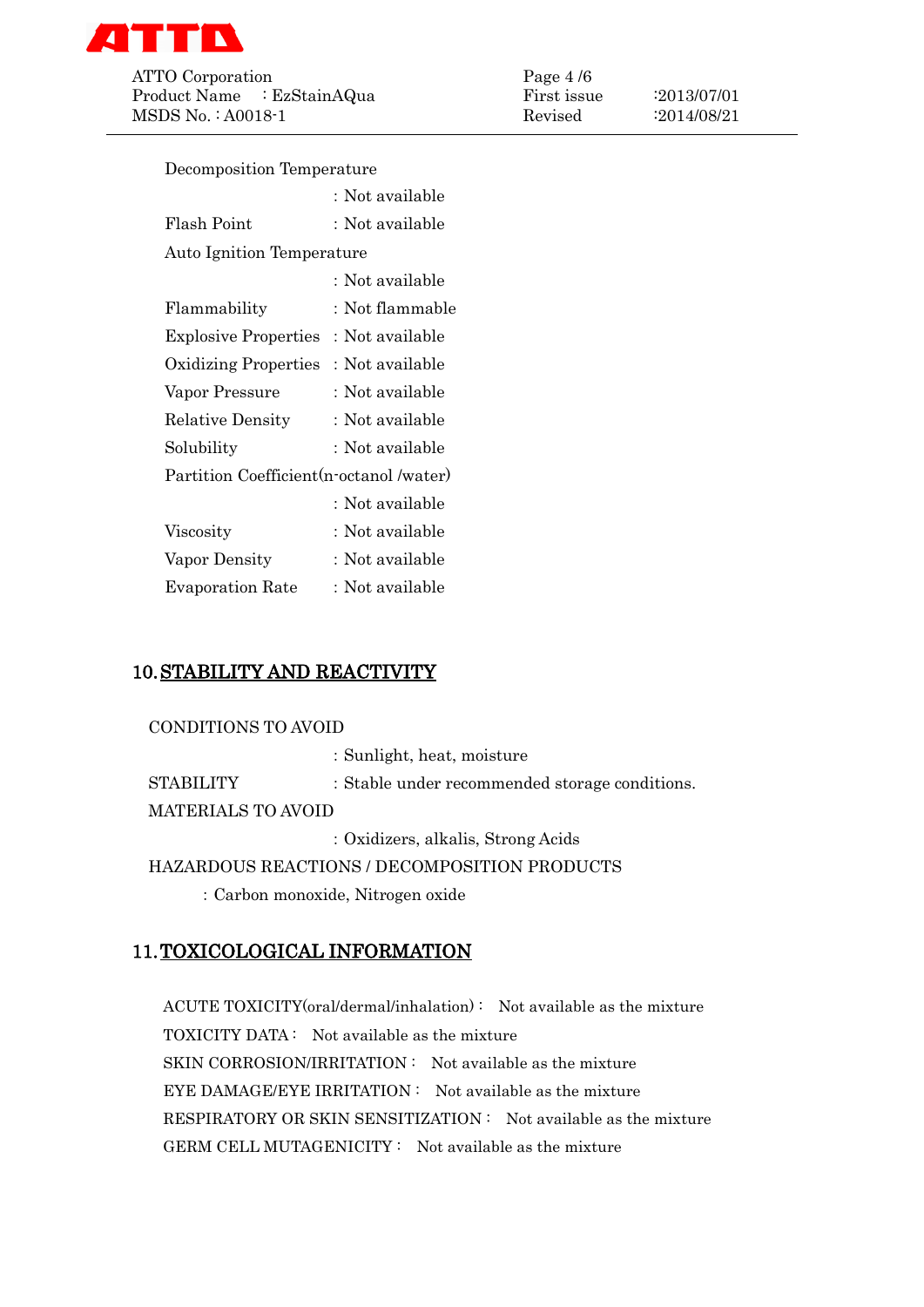

ATTO Corporation Page 5 /6 Product Name : EzStainAQua First issue :2013/07/01 MSDS No. : A0018-1 Revised :2014/08/21

REPRODUCTIVE TOXICITY : Not available as the mixture STOT (SINGLE EXPOSURE) : Not available as the mixture STOT (REPEATED EXPOSURE) : Not available as the mixture ASPIRATION HAZARD : Not available as the mixture CARCINOGENICITY : Not available as the mixture ADDITIONAL INFORMATION ; NTP : Not listed

 IARC : Not listed OSHA : Not listed ACGIH : Not listed

# 12.ECOLOGICAL INFORMATION

ECOTOXICITY : Not available PERSISTENCE AND DEGRADABILITY : Not available BIOACCUMULATION POTENTIAL : Not available MOBILITY IN SOIL : Not available OTHER ADVERSE EFFECTS : Not available

### 13.DISPOSAL CONSIDERATIONS

Comply with all federal, state and local regulation. Do not dump this product into sewers, on the ground or into any body of water.

### 14.TRANSPORT INFORMATION

IATA : Not Restricted.

MARINE POLLUTANT: NO

DOT (Department of Transportation):Not a Hazardous Material for DOT shipping.

#### 15.REGULATORY INFORMATION

US REGULATIONS ; EPA : CERCLA RQ= Not listed EPCRA TPQ= Not listed OSHA : TQ= Not listed